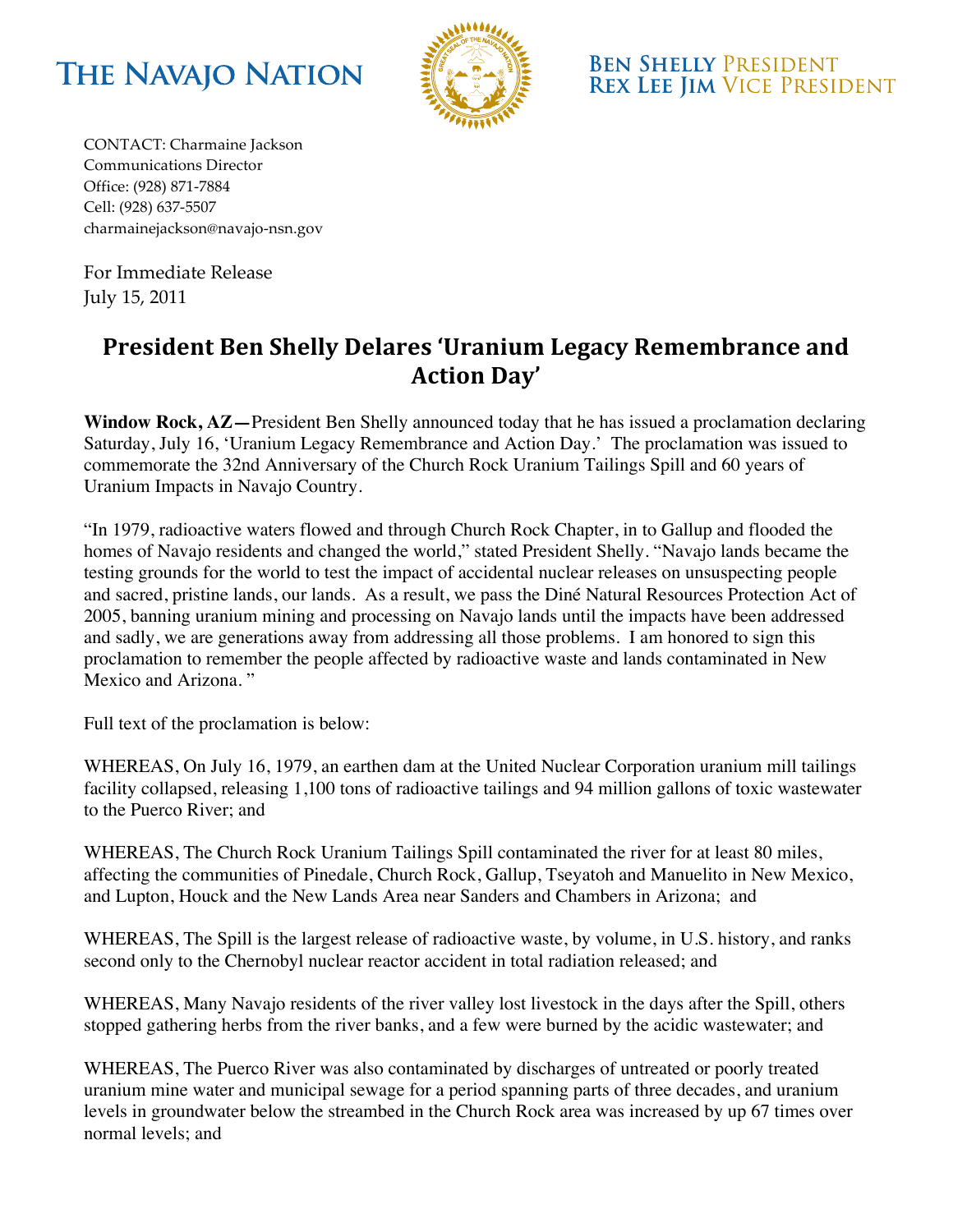WHEREAS, Despite the widespread impacts of the Tailings Spill and of mine dewatering in communities downstream from Church Rock in the 1970s and 1980s, federal and state governments declined to fund and conduct a comprehensive health study among the populations in the Puerco River Valley in both states; and

WHEREAS, Beginning in 2003, Church Rock Chapter and community-based groups secured private funding to conduct environmental monitoring that demonstrated mining-related contamination was still present in residential areas near mining and milling operations, more than 20 years after the last mines closed; and

WHEREAS, Beginning in 2004, community-based groups collaborated with universities to conduct a targeted health study in 20 chapters of the Eastern Navajo Agency, the preliminary results of which have been reported to the Navajo Nation and indicate that long-term exposure to uranium from living in close proximity to abandoned mines increases an individual's risk of kidney disease and diabetes; and

WHEREAS, Only a few of the 19 abandoned mines in the Church Rock area have been reclaimed, largely as a result of the efforts of the Navajo Nation Abandoned Mine Lands Department, and a reclamation plan was proposed just this year for the Northeast Church Rock Mine, the largest abandoned mine in the area, which closed more than 27 years ago; and

WHEREAS, The company that has acquired UNC — General Electric — and which is now responsible for remediating the UNC tailings pile and the Northeast Church Rock Mine, has not publicly committed the necessary financial resources to restore the lands damaged by mining, to improve public roads in the residential areas near the mine, and remove all mining wastes from the area as requested by local residents; and

WHEREAS, The Navajo Nation has asked Congress to appropriate one-half billion dollars to help remediate and restore more than 500 uranium mining sites, scores of homes contaminated with mine wastes, and dozens of water sources polluted with uranium that are located throughout Navajo Country, yet the Federal Government has allocated only a few million dollars in new funding from existing agency budgets to address the Navajo Uranium Legacy; and

WHEREAS, Other communities in the Grants Mineral Belt — notably Cebolleta, Laguna Pueblo, Milan, and Ambrosia Lake — have been similarly impacted by uranium mining and milling, and reclamation and restoration of lands and water in these places, and protection of public health, are also lagging behind because of the lack of a comprehensive Federal plan to address the Uranium Legacy; and

WHEREAS, Early uranium workers have not been fully compensated for the diseases they contracted from their work in the 1940s, '50s and '60s, and evidence suggests that those who worked after 1971 in "modern" mines were also exposed to dangerous levels of radiation and toxic substances that may have adversely affected their health, too; and

WHEREAS, In response to the threat of new uranium mining proposed in Church Rock and Crownpoint Chapters and around Mt. Taylor, a sacred mountain of the Navajo and Pueblo peoples, the Navajo Nation Council adopted the Diné Natural Resources Protection Act (DNRPA) on April 19, 2005, prohibiting uranium mining and processing in Navajo Country; and

WHEREAS, The Red Water Pond Road Community, with support from Church Rock and Coyote Canyon chapters and other organizations, is holding a 32nd Anniversary Commemoration of the Church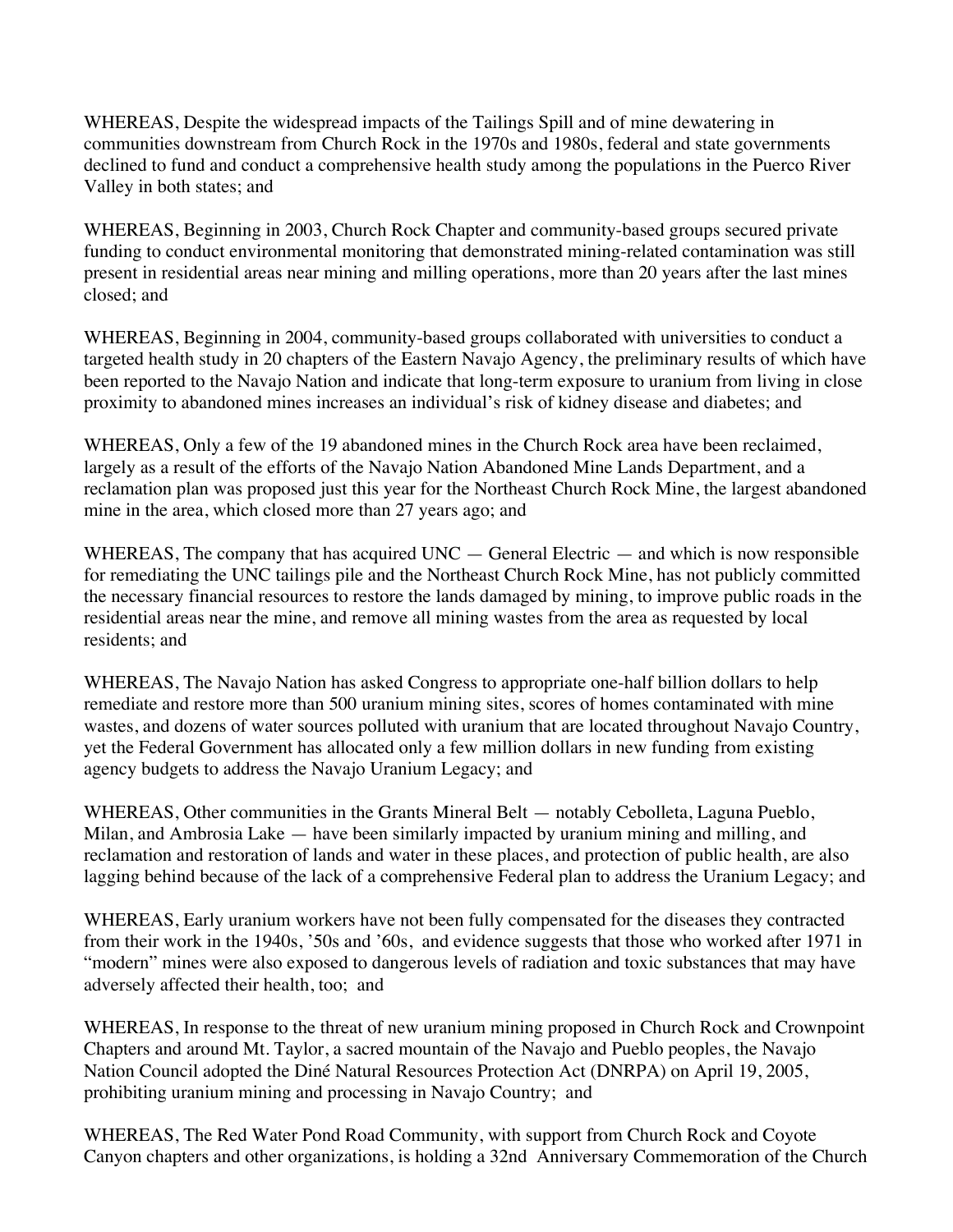Rock Uranium Tailings Spill "to remember and honor the Diné communities that were affected by the largest release of radioactive waste in U.S. history, and to reaffirm the Navajo Nation's ban on uranium mining and processing".

NOW, THEREFORE, BE IT PROCLAIMED…

That, for the foregoing reasons, I, Ben Shelly, President of the Navajo Nation, hereby declare July 16, 2011, as "Uranium Legacy Remembrance and Action Day" for the purpose of informing the people of the United States of America and of the World that we, the Diné, will never forget the devastation that uranium mining and processing has wrought on the health, safety, and natural resources of our Nation, and that we will continue to work to restore our health, lands and water to their natural conditions to return harmony and balance to our relationship with our sacred Mother, the Earth.

And further, I also proclaim that the Navajo Nation reasserts its call to the Federal Government and private industry to appropriate the necessary financial resources to undertake and complete within the next decade a Comprehensive Action Plan to resolve the Uranium Legacy throughout the U.S., toward of the goals of —

1. Implement and enforce the DNRPA ban on uranium mining and processing in Navajo Country. 1a. This goal can be implemented by the Navajo Nation taking a direct role technically and legally in federal licensing (NRC) and state permitting (NMED) of the proposed HRI Crownpoint Uranium Solution Mining Project, which is currently focused on permitting the Church Rock Section 8 ISL site. NMED is considering whether to renew HRI's 1989 state injection permit, and the Navajo Nation can support the community by becoming a party to the NMED's permitting process and opposing issuance of the permit.

2. Develop and implement a comprehensive solution to reclamation of mines and disposal of mine wastes in the Church Rock area.

2a. The larger Church Rock community has opposed EPA's proposal to move the Northeast Church Rock Mine wastes to the UNC/GE tailings site. RWPRCA has offered options for considering EPA's proposal, but only if a thorough investigation of alternative sites and consolidation of wastes from other abandoned mines in the area is conducted.

3. Press the Federal Government to expand funding for health studies.

3a. The existing DiNEH Project kidney health study has run out of funds, yet has another 9 to 12 months of work to do to complete the study, which to date shows that living near abandoned mines and mine wastes increases health risks.

3b. The Navajo Birth Cohort Study, which will assess the effect of uranium exposures on pregnancies and pregnancy outcomes, is authorized for only three years (FYs 2010-11 thru 2012-13) and has funding for only the first two FYs; it will need funding for a much long period to obtain results.

3c. Funds are needed to study the effects of uranium exposures on the health of the current populations, from children to elderlies.

3d. Funds are needed to expanded sampling and testing of unregulated water sources and to improve and expand existing public water supplies.

4. Advocate for amendments to RECA to fully compensate all uranium workers through 1990 and provide compensation for community members made ill by living near mine and mill wastes. 4a. The Navajo Nation should support the proposed amendments to RECA to improve access to compensation benefits for workers currently covered by the law (1949-1971) and to expand eligibility to people who workers from 1972 to 1990.